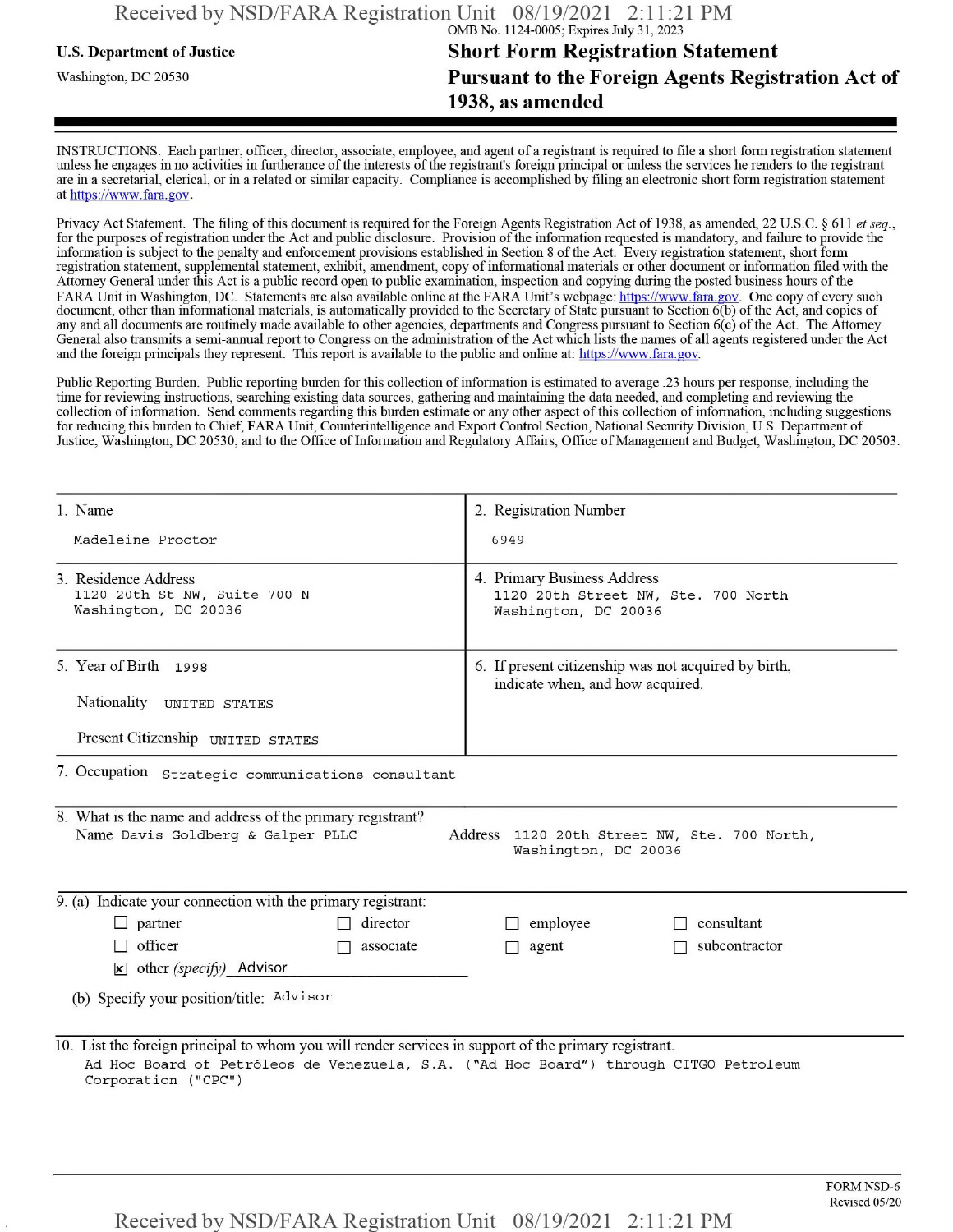| 11. Describe in detail all services which you will render to the foreign principal listed in Item 10 either directly, or<br>through the primary registrant listed in Item 8. |                                                                                                                                                                                                                                                                                                                                                                                                                                                   |  |  |  |  |
|------------------------------------------------------------------------------------------------------------------------------------------------------------------------------|---------------------------------------------------------------------------------------------------------------------------------------------------------------------------------------------------------------------------------------------------------------------------------------------------------------------------------------------------------------------------------------------------------------------------------------------------|--|--|--|--|
|                                                                                                                                                                              | Provide consulting services to CPC with respect to educating U.S. stakeholders about CPC's<br>positions with respect to litigation against CPC or its parent companies that could result in a<br>change of control of CPC and/or its parent companies. This counsel includes strategic<br>communications efforts such as drafting communications and messaging and outreach to U.S.<br>media.                                                     |  |  |  |  |
|                                                                                                                                                                              | 12. Do any of the above described services include political activity as defined in Section 1(o) of the Act <sup>1</sup> ?<br>Yes $\overline{\mathbf{x}}$<br>No <sub>1</sub>                                                                                                                                                                                                                                                                      |  |  |  |  |
|                                                                                                                                                                              | If yes, describe separately and in detail such political activity. The response must include, but not be limited to, activities<br>involving lobbying, promotion, perception management, public relations, economic development, and preparation or<br>dissemination of informational materials.                                                                                                                                                  |  |  |  |  |
|                                                                                                                                                                              | See Appendix for Response                                                                                                                                                                                                                                                                                                                                                                                                                         |  |  |  |  |
|                                                                                                                                                                              | 13. The services described in Items 11 and 12 are to be rendered on a                                                                                                                                                                                                                                                                                                                                                                             |  |  |  |  |
|                                                                                                                                                                              | $\Box$ full time basis<br>$\Box$ special basis<br>$\mathbf{\times}$ part time basis                                                                                                                                                                                                                                                                                                                                                               |  |  |  |  |
|                                                                                                                                                                              | 14. What compensation or thing of value have you received to date or will you receive for the above services?                                                                                                                                                                                                                                                                                                                                     |  |  |  |  |
|                                                                                                                                                                              |                                                                                                                                                                                                                                                                                                                                                                                                                                                   |  |  |  |  |
| $\boxtimes$ Salary: Not based solely on services rendered to the foreign principal(s).                                                                                       |                                                                                                                                                                                                                                                                                                                                                                                                                                                   |  |  |  |  |
|                                                                                                                                                                              | $\Box$ Fee: Amount \$<br>$\Box$ Other thing of value $\Box$<br>the property of the control of the                                                                                                                                                                                                                                                                                                                                                 |  |  |  |  |
|                                                                                                                                                                              | 15. During the period beginning 60 days prior to the date of your obligation to register under FARA, have you, from your own funds<br>and on your own behalf either directly or through any other person, made any contributions of money or other things of value in<br>connection with an election to political office or in connection with any primary election, convention, or caucus held to select<br>candidates for any political office? |  |  |  |  |
|                                                                                                                                                                              | Yes $\square$<br>$No$ $\times$                                                                                                                                                                                                                                                                                                                                                                                                                    |  |  |  |  |
| If yes, furnish the following information:                                                                                                                                   |                                                                                                                                                                                                                                                                                                                                                                                                                                                   |  |  |  |  |
|                                                                                                                                                                              | Political Organization/Candidate<br>Date<br>Donor<br>Method<br>Amount/Thing of Value                                                                                                                                                                                                                                                                                                                                                              |  |  |  |  |
|                                                                                                                                                                              |                                                                                                                                                                                                                                                                                                                                                                                                                                                   |  |  |  |  |
|                                                                                                                                                                              |                                                                                                                                                                                                                                                                                                                                                                                                                                                   |  |  |  |  |

#### **EXECUTION**

In accordance with 28 U.S.C. § 1746, and subject to the penalties of 18 U.S.C. § 1001 and 22 U.S.C. § 618, the undersigned swears or affirms under penalty of perjury that he/she has read the information set forth in this statement filed pursuant to the Foreign Agents Registration Act of 1938, as amended, 22 U.S.C. § 611 *etseq.,* that he/she is familiar with the contents thereof, and that such contents are in their entirety true and accurate to the best of his/her knowledge and belief.

| Madeleine Proctor |                     | /s/Madeleine Proctor |  |
|-------------------|---------------------|----------------------|--|
| Date              | <b>Printed Name</b> | Signature            |  |
|                   |                     |                      |  |

1 "Political activity," as defined in Section 1(o) of the Act, means any activity which the person engaging in believes will, or that the person intends to, in any way influence any agency or official of the Government of domestic or foreign policies of the United States or with reference to the political or public interests, policies, or relations of a government of a foreign country or a foreign political party.

Received by NSD/FARA Registration Unit 08/19/2021 2:11:21 PM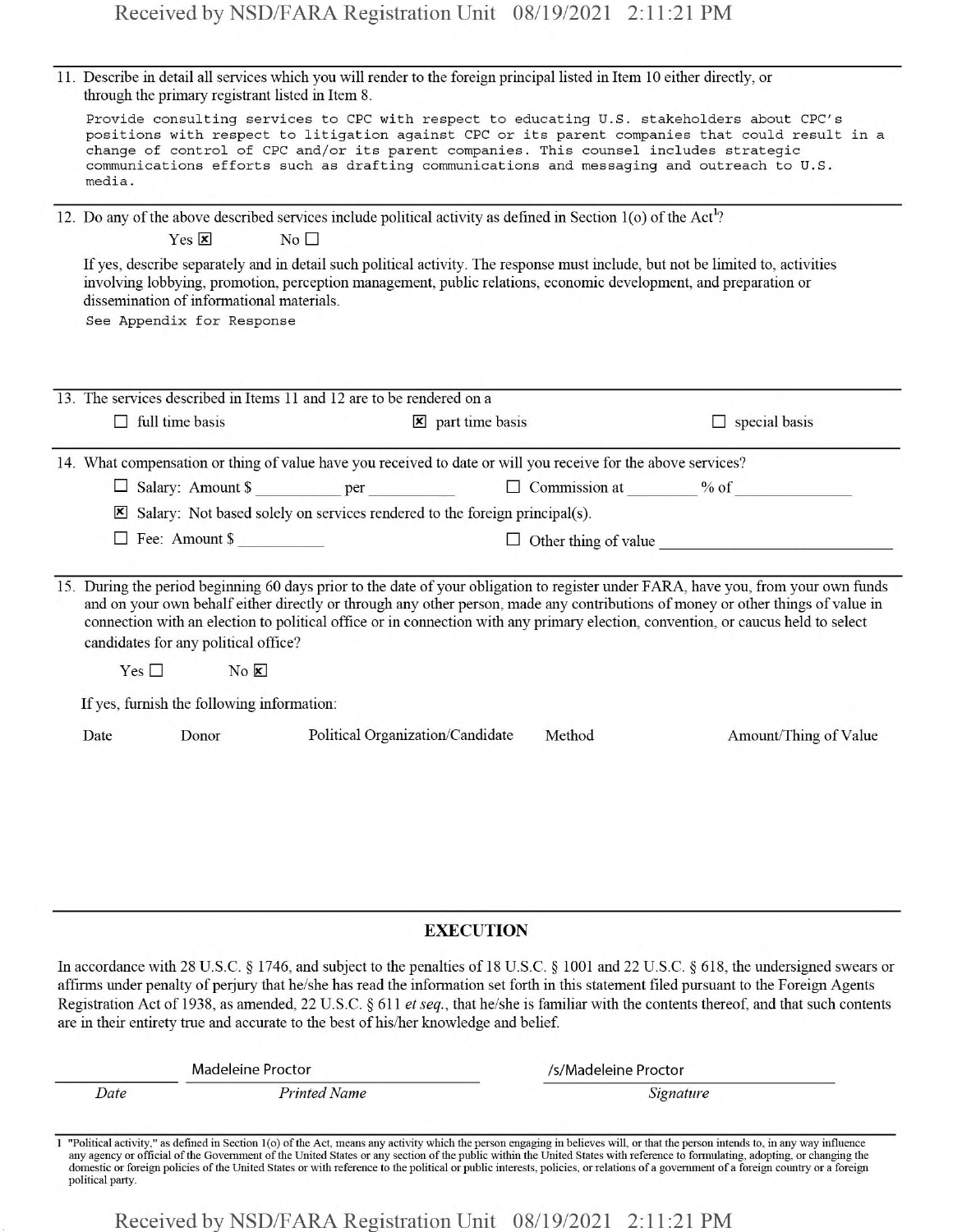### **EXECUTION**

In accordance with 28 U.S.C. § 1746, and subject to the penalties of 18 U.S.C. § 1001 and 22 U.S.C. § 618, the undersigned swears or affirms under penalty of perjury that he/she has read the information set forth in this statement filed pursuant to the Foreign Agents Registration Act of 1938, as amended, 22 U.S.C. § 611 *et seq.,* that he/she is familiar with the contents thereof, and that such contents are in their entirety true and accurate to the best ofhis/her knowledge and belief.

| Date            | Printed Name             | Signature       |
|-----------------|--------------------------|-----------------|
| $\alpha$<br>19' | (2021 Madeleine Proctor) | Modelou, Pront. |
|                 |                          |                 |
|                 |                          |                 |